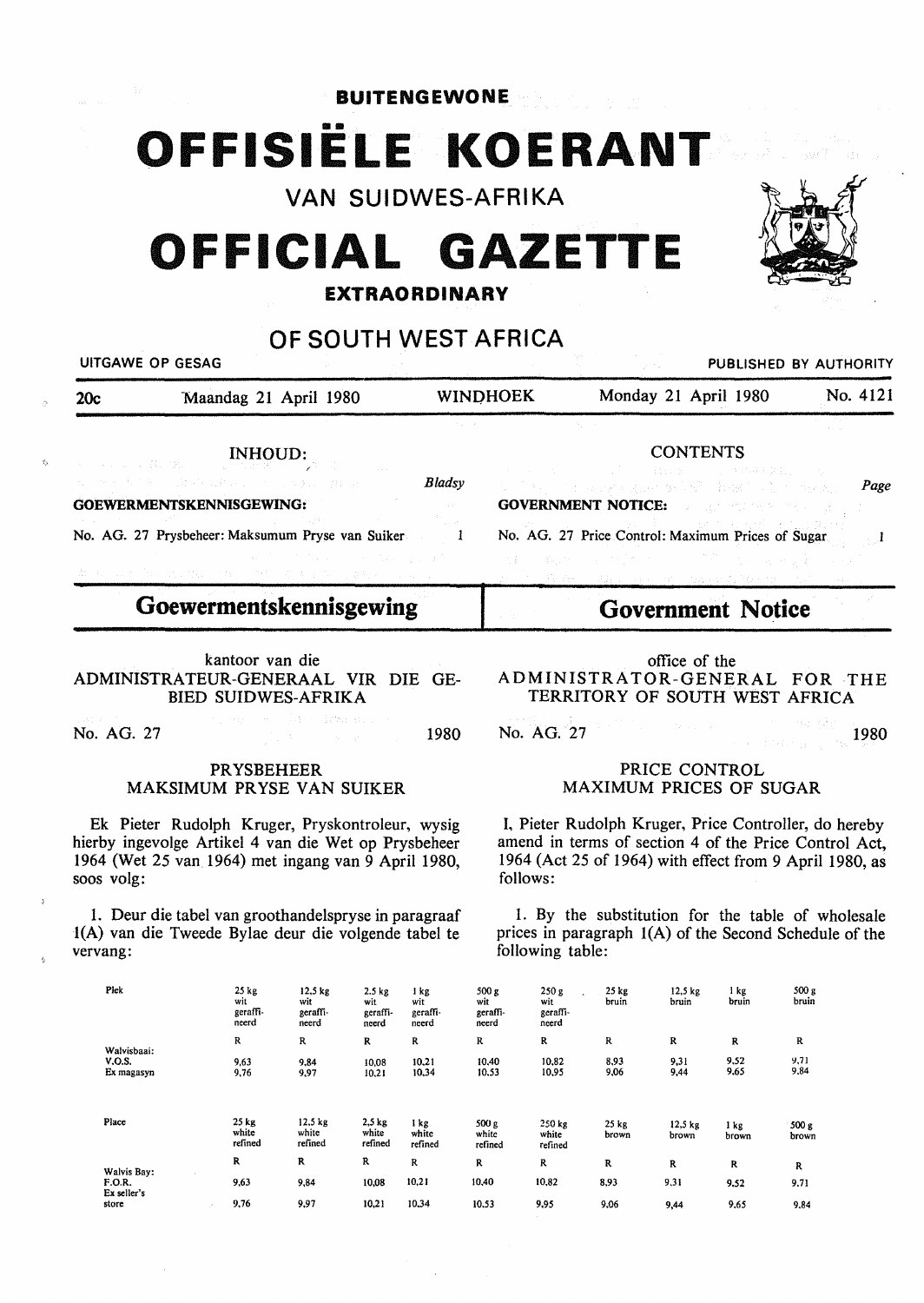2. Deur die tabel van basispryse in paragraaf 2(b) van die Tweede Bylae deur die volgende tabel te vervang:

 $\approx$  2. By the substitution for the table of base prices in praagraph 2(b) of the Second Schedule of the following table:

|                               |                                           |                                      |                                           | SAS 春日 (文化) - 天中(子) (金)春子(子) 5分  |                                  |                                  |                |                             |                     |                     |
|-------------------------------|-------------------------------------------|--------------------------------------|-------------------------------------------|----------------------------------|----------------------------------|----------------------------------|----------------|-----------------------------|---------------------|---------------------|
| Hawe<br>geraffi-              | 25 kg<br>wit<br>geraffi-<br>neerd         | 12,5 kg<br>wit<br>geraffi-<br>neerd  | 2.5 <sub>kg</sub><br>wit<br>neerd<br>- 81 | i kg<br>wit<br>geraffi-<br>neerd | 500g<br>wit<br>geraffi-<br>neerd | 250g<br>wit<br>geraafi-<br>neerd | 25 kg<br>bruin | 12.5 <sub>kg</sub><br>bruin | 1 kg<br>bruin       | 500 g<br>bruin      |
| Walvisbaai<br>Rossburg        | R.<br>9,030                               | R<br>9,230                           | R<br>9,455                                | R<br>9,580                       | Monday.<br>R<br>9,755            | No.<br>R<br>10,155               | R<br>8,380     | R<br>8,730                  | R<br>8,930          | R<br>9,105          |
| (Durban)                      | 7,720                                     | 7,920                                | 8,145                                     | 8,270                            | 8,445                            | 8,845                            | 7,070          | 7,420                       | 7,620               | 7,795               |
|                               |                                           |                                      |                                           |                                  |                                  |                                  |                |                             |                     |                     |
| Port                          | 25 kg<br>white<br>refined                 | 12,5 kg<br>white<br>refined          | $2.5$ kg<br>white<br>refined              | 1 kg<br>white<br>refined         | 500 g<br>white<br>refined        | 250 g<br>white<br>refined        | 25 kg<br>brown | $12.5$ kg<br>brown          | l kg<br>brown       | 500 g<br>brown      |
| <b>Walvis Bay</b><br>Rossburg | "鸿、<br>$\mathbf{R}^{\text{max}}$<br>9,030 | $R = \frac{1}{2}$<br>in a S<br>9,230 | R<br>9,455                                | $\mathbf{R}$<br>9,580            | $\mathbf{R} =$<br>9,755          | R<br>10,155                      | R<br>8,380     | $R -$<br>8,730              | R<br>and a<br>8,930 | R<br>9,105          |
| (Durban)                      | 7.720                                     | 7,920                                | 8,145                                     | 8,270                            | A D. A ARTHUR STAIR<br>8,445     | 8,845                            | 7,070          | 7,420                       | 7,620               | diversiter<br>7,795 |

3. Die maksimum kleinhandelspryse soos gespesifiseer in die Derde Bylae mag met die toepaslike verhoging van spoorvrag- en ander· tariewe van die Suid-Afrikaanse Spoorwee en Hawens vanaf 1 April I 980 verhoog word. Indien die verkoopprys van 'n verpakking, uitgesonderd 250 g en 500 g verpakkings waarvan die verkooppryse bepaal moet word soos voorgeskryf in paragraaf 4 van die Derde Bylae, 'n breuk van 'n sent insluit, mag dit as 'n sent beskou word.

Navrae kan gerig word aan die Prysbeheeropsiener, telefoon no. 38694, Windhoek.

Hierdie wysiging sal so gou moontlik in die *Offisiele Koerant* gepubliseer word.

所以明显是一种人名英阿拉伯姓 同时候就是一定

algramma diciba litera dan provincia in the <sup>1</sup> Property in the company of the property of the

state and company of the

3. The maximum retail prices specified in the Third Schedule may be increased by the applicable increase in the railage and other tariffs of the South African Railways and Harbours from 1 April 1980. If the selling price of a pack, excluding 250 g and 500 g packs the selling prices of which should be determined in accordance with paragraph 4 of the Third Schedule, includes a fraction of a cent such fraction may be regarded as a cent. Alti a sample

Inquiries may be directed to the Price Control Supervisor, telephone no. 38694, Windhoek.

This amendment will be published in the *Official Gazette* as soon as possible.

 $\mathcal{D}_{\mathcal{C}}(x,\sigma)=\widetilde{\mathcal{L}}_{\mathcal{C}}(x,\sigma)=\mathcal{L}^{\mathcal{C}}(x,\sigma)=\mathcal{L}^{\mathcal{C}}(x,\sigma)$ 

where  $\alpha$  is the mass in the contribution of  $\alpha$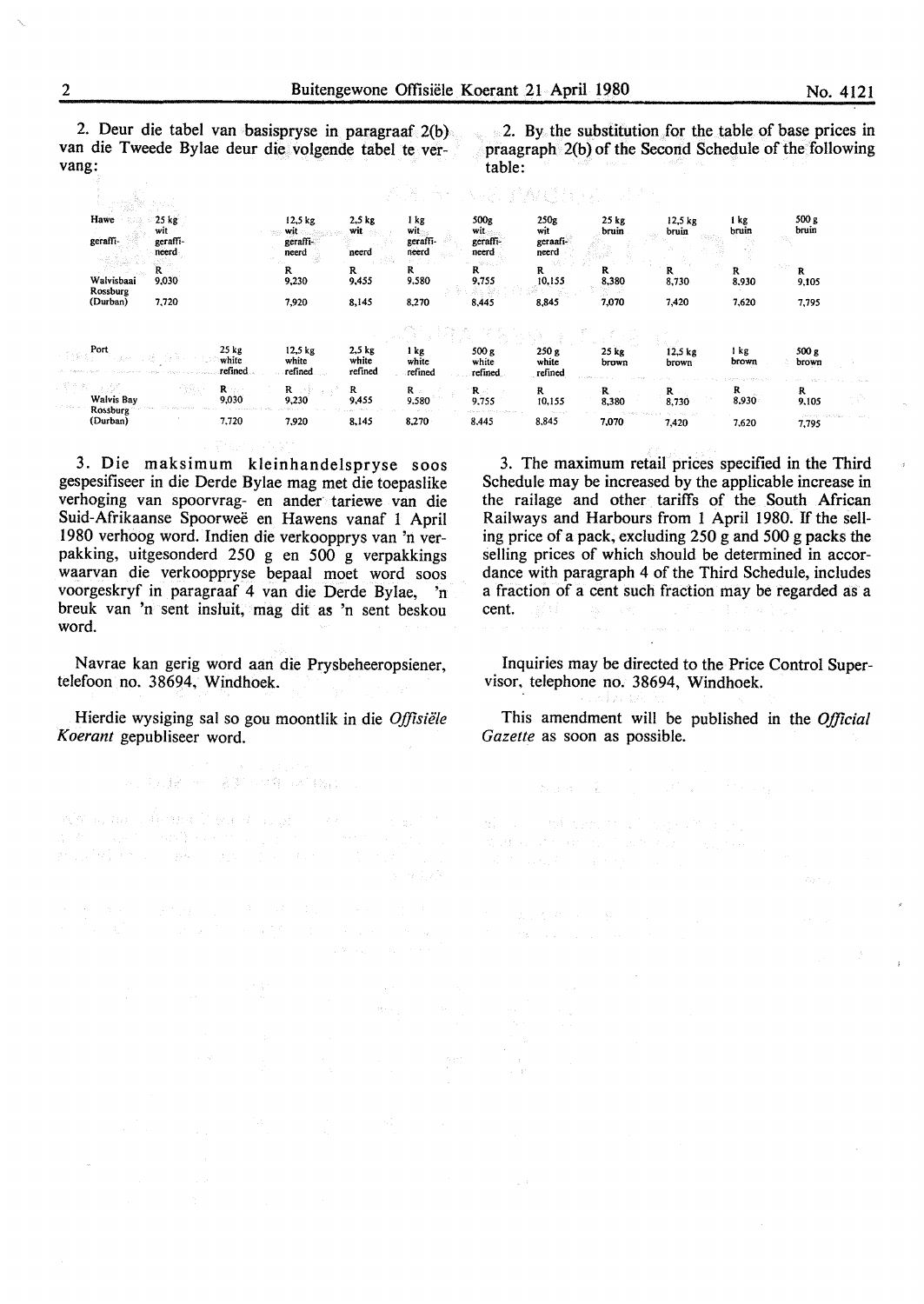### THIRD SCHEDULE DERDE BYLAE

 $\label{eq:zeta} \begin{array}{c} \zeta = -3 \, \delta \gamma \\ \gamma = -\gamma \, \zeta \end{array}$ 

Service Art Colleger

THE MAXIMUM RETAIL PRICES OF SUGAR.(REFER TO PARA 5(A) OF THE FIRST SCHEDULE. MAKSIMUM KLEINHANDELPRYSE VAN SUIKER.(VERWYS NA PARA 51A) VAN DIE EERSTE EERSTE BYLAE.I

| DISTRICT<br><b>DISTRIK</b> | TYPE OF SUGAR<br>TIPE SUIKER                                                                                                                                                                                                               |                       | MILL-PACKED SUGAR<br>MEULVERPAKTE SUIKER |                  | PER BAG<br>PER SAK | RETAILERS' PACKS<br>KLEINHANDELAARS-<br><b>VERPAKKINGS</b> |                                                         |  |
|----------------------------|--------------------------------------------------------------------------------------------------------------------------------------------------------------------------------------------------------------------------------------------|-----------------------|------------------------------------------|------------------|--------------------|------------------------------------------------------------|---------------------------------------------------------|--|
|                            |                                                                                                                                                                                                                                            | 1 KG                  | $2,5$ KG   $12,5$ KG                     |                  | <b>25 KG</b>       | 1 KG                                                       | 12,5 KG                                                 |  |
|                            |                                                                                                                                                                                                                                            | $\mathbf{c}$          | $R$ $C$                                  | $\mathbb{R}^n$ C | R C                | $\mathbf c$                                                | $R$ $C$                                                 |  |
| AT WALVIS BAY              | NHITE - WIT<br>BRUWN- BRUIN<br>$\mathcal{E}(\mathcal{A}_1)$ . $\mathcal{E}$                                                                                                                                                                | 45<br>42              | 1, 11                                    | 5,40<br>5,11     | 10,52<br>9,77      | 43<br>40                                                   | 5,32<br>4,95                                            |  |
| TE WALVISBAAI<br>9位的人      | NHITE - WIT<br><b>BRUWN-BRUIN</b>                                                                                                                                                                                                          | 45<br>42 <sub>2</sub> | 1,11                                     | 5,40<br>5,11     | 10,52<br>9,77      | 43<br>40                                                   | 5,32<br>4,95                                            |  |
|                            | SCHEDULE AND WITHIN A DISTANCE OF EIGHT KILOMETERS OF SUCH STATIONS AND<br>SIDINGS.<br>OP ALLE ANDER SPOORWEGSTASIES EN -SYLYNE SOOS OMSKRYF IN DIE EERSTE BYLAE<br>EN BINNE N AFSTAND VAN AGT KILOMETER VANAF SODANIGE STASIES EN SYLYNE. |                       |                                          |                  |                    |                                                            | $2\pi^{\frac{1}{2}}\left(\beta_{\rm C}\right)$<br>rt bu |  |
| $9 - 40$                   | $WHITE - WIT$<br><b>SEPPBROWNS-BRUIN</b><br>护假于实 经一个                                                                                                                                                                                       | 45<br>42              | 1.12                                     | 5.45<br>5,16     | 10.63<br>9,88      | 44<br>41                                                   | 5,38<br>5,00                                            |  |
| $41 - 60$                  | $WHITE - MIT$<br>BRUWN-- BRUIN<br>医阴性炎<br>2003年1月11日 1月11日                                                                                                                                                                                 | 46<br>43.             | 1, 12                                    | 5,48<br>5,19     | 10.68<br>9,93      | 44<br>41                                                   | 5,40<br>5,03                                            |  |
| $61 - 80$                  | $WHITE - MIT$<br><b>BELL-BROWN-- BRUIN</b>                                                                                                                                                                                                 | 46<br>43              | 1, 13                                    | 5,49<br>5.21     | 10, 71<br>9,97     | 44<br>41                                                   | 5,42<br>5,05                                            |  |
| $81 - 100$<br>ing a tigal  | WHITE - WIT<br>BROWN - BRUIN                                                                                                                                                                                                               | 46<br>43              | 1, 13                                    | 5,52<br>5,23     | 10,76<br>10.01     | 44<br>41                                                   | 5,44<br>5,07                                            |  |
| $101 - 120$<br>计原始式 经平衡金额  | WHITE - WIT<br>BROWN - BRUIN                                                                                                                                                                                                               | 46<br>43.             | 1, 14                                    | 5.54<br>5,25     | 10,80<br>10,05     | 44<br>41                                                   | 5,46<br>5,09<br>and the                                 |  |
| $121 - 140$                | 法有效 计分布 医牙状炎<br>$WHITE - WIT$<br>しゃねん<br><b>BROWN - BRUIN</b>                                                                                                                                                                              | .46<br>43             | 1.14                                     | 5,56<br>5.27     | 10,84<br>10.09     | 45<br>6.5942                                               | 5,48<br>5, 11                                           |  |
| $141 - 160$                | $H$ HITE - WIT<br>BROWN - BRUIN                                                                                                                                                                                                            | 46<br>$43 -$          | 1,14                                     | 5,58<br>5,29     | 10,88<br>10,13     | 45<br>42                                                   | 5,50<br>5.13                                            |  |

No. 4121

 $\lambda$ 

is collect

 $\epsilon = \frac{1}{2}$  .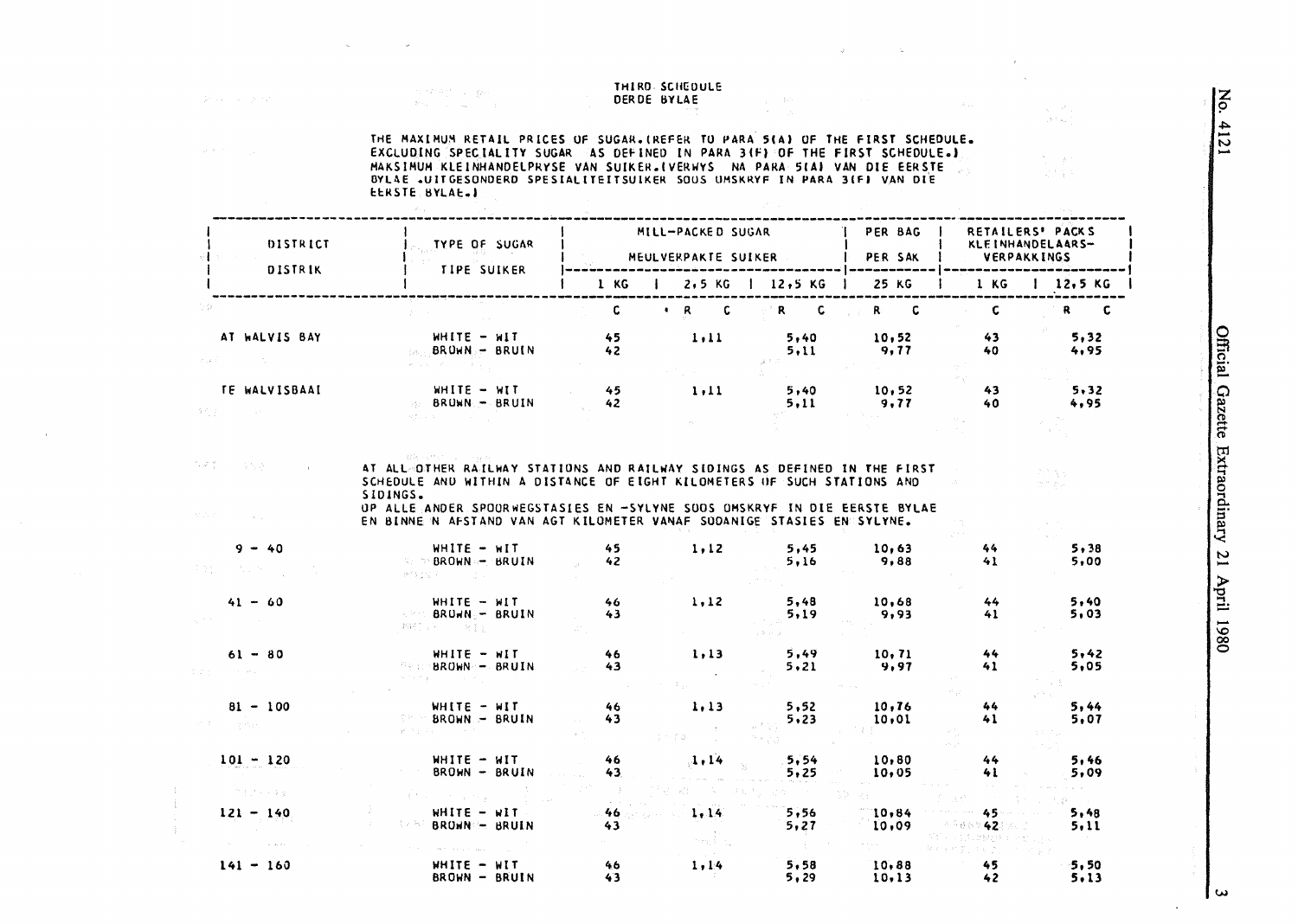| DISTRICT<br><b>DISTRIK</b> | TYPE OF SUGAR<br><b>TIPE SUIKER</b> |                       | MILL-PACKED SUGAR<br>MEULVERPAKTE SUIKER    |                                        | PER BAG<br>PER SAK | <b>RETAILERS' PACKS</b><br>KLEINHANDELAARS-<br><b>VERPAKKINGS</b> |                |  |
|----------------------------|-------------------------------------|-----------------------|---------------------------------------------|----------------------------------------|--------------------|-------------------------------------------------------------------|----------------|--|
|                            |                                     | 1 KG<br>$\mathbf{I}$  |                                             | $2,5$ KG   12,5 KG                     | 25 KG              | 1 KG                                                              | 12,5 KG        |  |
|                            |                                     | $\mathbf{C}$          | $R$ $C$                                     | $\mathbf{R} = -\mathbf{C}$             | $R = C$            | $\mathbf{C}$                                                      | R C            |  |
| $161 - 180$                | WHITE - WIT<br>BROWN - BRUIN        | 47<br>44              | 1,15                                        | 5,60<br>5,31                           | 10,92<br>10, 17    | $-45$<br>42                                                       | 5,52<br>5,15   |  |
| $181 - 200$                | $WHTE - WIT$<br>BRUWN - BRUIN       | 47<br>44              | 1,15                                        | 5,62<br>5,33                           | 10,96<br>10, 21    | 45<br>42                                                          | 5,54<br>5,17   |  |
| $201 - 230$                | $H = -H$<br>BROWN - BRUIN           | 47<br>44              | 1, 16                                       | 5,64<br>5,36                           | 11,01<br>10,26     | 45<br>42                                                          | 5,57<br>5,19   |  |
| $231 - 260$                | WHITE - WIT<br>BROWN - BRUIN        | 47<br>44              | 1,16                                        | 5,67<br>5,38                           | 11,06<br>10, 31    | 45<br>42                                                          | 5,59<br>5, 22  |  |
| $201 - 290$                | MHITE - WIT<br>BROWN - BRUIN        | 47.<br>44             | 1,17                                        | 5,70<br>5,41                           | 11, 11<br>10,37    | 46<br>43                                                          | 5,62<br>5,25   |  |
| $291 - 320$                | WHITE - WIT<br>BROWN - BRUIN        | 48<br>$45 -$          | 1, 17                                       | $5,72$ and $7,72$<br>$5,43$ and $\sim$ | 11,16<br>10,42     | 46<br>43                                                          | 5,64<br>5, 27  |  |
| $321 - 350$                | WHITE - WIT<br>BROWN - BRUIN        | 48<br>45              | 1,18                                        | 5,75<br>5,46                           | 11,21<br>10,47     | 46<br>43                                                          | 5,67<br>5,30   |  |
| $351 - 380$                | $MHTE - MIT$<br>BRUWN - BRUIN       | 48<br>45 <sub>z</sub> | 1,18                                        | 5,77<br>5,48                           | 11,26<br>10, 52    | 46<br>43                                                          | 5,69<br>5,32   |  |
| $381 - 410$                | WHITE - WIT<br>BROWN - BRUIN        | 48<br>45              | 1, 19                                       | 5,80<br>5,51                           | 11, 31<br>10,56    | 46<br>43                                                          | 5, 72<br>5.34  |  |
| $411 - 440$                | $WHITE - MIT$<br>BRUWN - BRUIN      | 48<br>45              | 1,19                                        | 5,82<br>5,53                           | 11,36<br>10,61     | 47<br>44                                                          | 5, 74<br>5, 37 |  |
| $441 - 470$                | WHITE - WIT<br>BROWN - BRUIN        | 49<br>46              | 1,20                                        | 5,84<br>5,56                           | 11,40<br>10,66     | 47<br>44                                                          | 5,76<br>5,39   |  |
| $471 - 500$                | WHITE - WIT<br>BROWN - BRUIN        | 49<br>46              | 1, 20                                       | 5,87<br>5,58                           | 11,45<br>10,70     | 47<br>44                                                          | 5, 79<br>5,41  |  |
| $501 - 540$                | WHITE - WIT<br><b>BROWN - BRUIN</b> | 49<br>46              | 1, 21<br>かちないりょ<br>$\gamma_{\rm eff} = 0.8$ | 5,89<br>5,60                           | 11,50<br>10,75     | 47<br>$44^{1}$                                                    | 5,81<br>5,44   |  |

 $\hat{\tau}$ 

 $\frac{1}{\sqrt{2}}$ 

 $\sim$ 

 $\omega$ 

 $\mathcal{L}$ 

No. 4121

 $\mathcal{L}$ 

 $\overline{1}$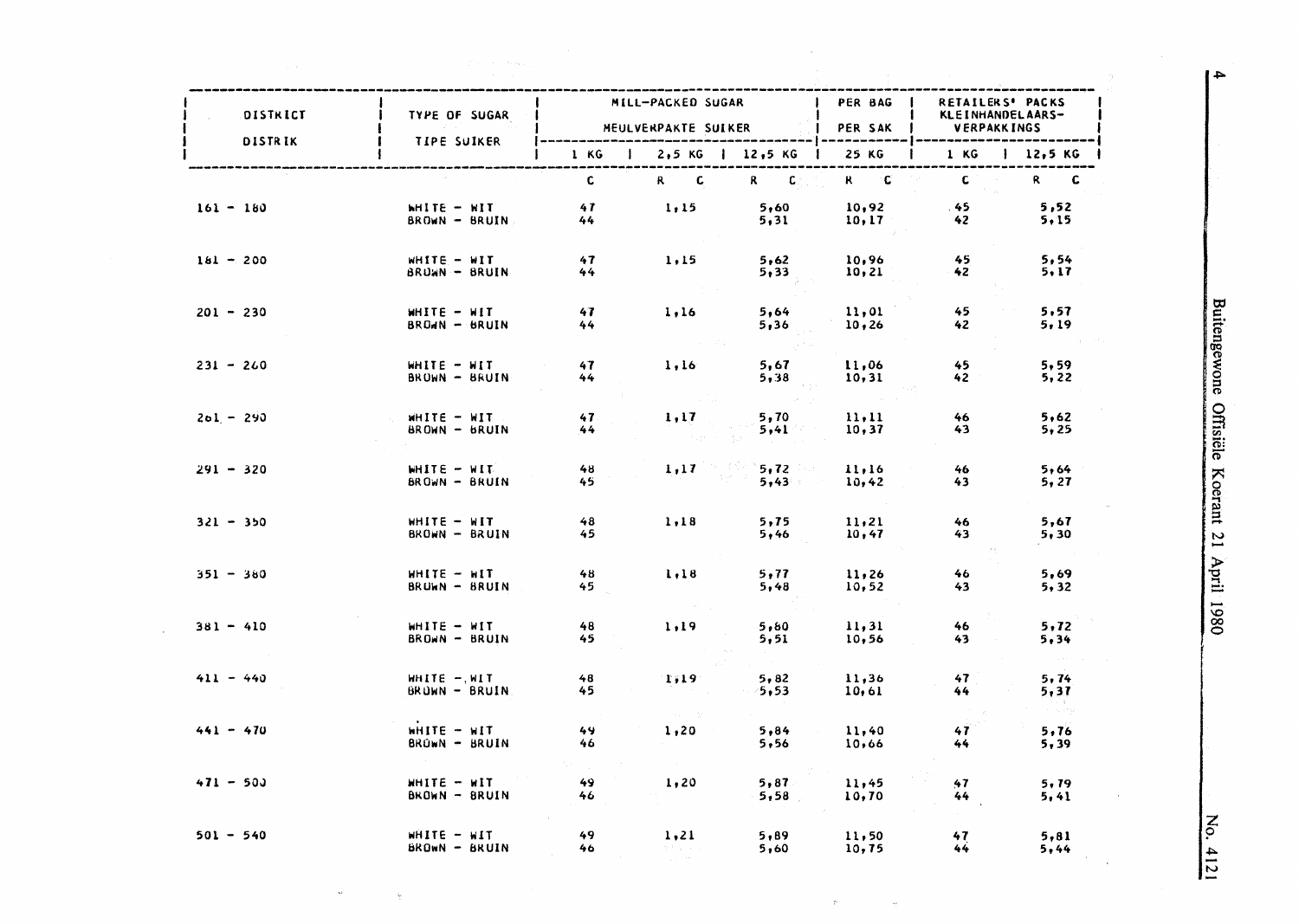$\mathbf{z}$ 4121

Official Gazette Extraordinary  $\overline{21}$ April 1980

MILL-PACKED SUGAR PER BAG RETAILERS' PACKS DISTRICT TYPE OF SUGAR KLEINHANDELAARS-MEULVERPAKTE SUIKER PER SAK **VERPAKKINGS** DISTRIK TIPE SUIKER .<br>Ang katalog ang pagpalang pagpalang pagpa  $1 KG$ 2,5 KG | 12,5 KG 25 KG  $1 KG$  $12,5 KG$ -1  $\mathbf{c}$ R<sub>C</sub>  $R$  $\mathbf c$  $R$   $C$  $\mathbf{C}$ R C  $541 - 580$ WHITE - WIT 49  $1, 21$  $5.92$  $11.56$ 47  $5.84$ BROWN - BRUIN 46  $5,63$  $10, 81$  $44$  $5,47$  $\mathbf{r}$  .  $11,61?$  $581 - 620$ WHITE - WIT 49 5,95 48  $1,22$  $5,87$ BROWN - BRUIN  $45$  $5,49$ 46 5,66 10,86  $621 - 660$ WHITE - WIT 50  $1.22$  $5,98$ 11.67  $48$  $5.90$ BROWN - BRUIN  $47$  $5,69$ 10,92 45  $5,52.$  $661 - 700$ WHITE - WIT 50  $1,23$  $6,01$ 11,72 48  $5,92$ BROWN - BRUIN  $47$  $5, 72$ 10,97 45  $5,55$  $701 - 760$ WHITE - WIT 50  $1,24$  $6,04$ 11,80 48 5,96 BROWN - BRUIN  $41$  $5,76$  $45$ 11,05 5,59  $761 - 800$ WHITE - WIT 50  $1,24$  $6,07$  $11,85$ 49 5,99 BROWN - BRUIN 47 5,78 11,10 46  $5,61$  $801 - 850$ WHITE - WIT 51  $6,08$ 11,88 49  $1,24$  $6,00$ BRUWN - BRUIN 48  $5,80$  $11,13$ 46  $5,63$  $\alpha = \alpha_{\rm{min}}$ 

> se pod podľa su stát 승규는 언제를 보고 들어갔던 것에 가장 하지도 모습했어요? 300 年的保护 (1) (4) 2000 -

第二次, 内容的是一个

 $\frac{1}{2}$ 

**South Additional Project** 18 W. A. L. C. A. P. L. L. C. M. L. R. C. L. C. L. L. P. an Barton

l u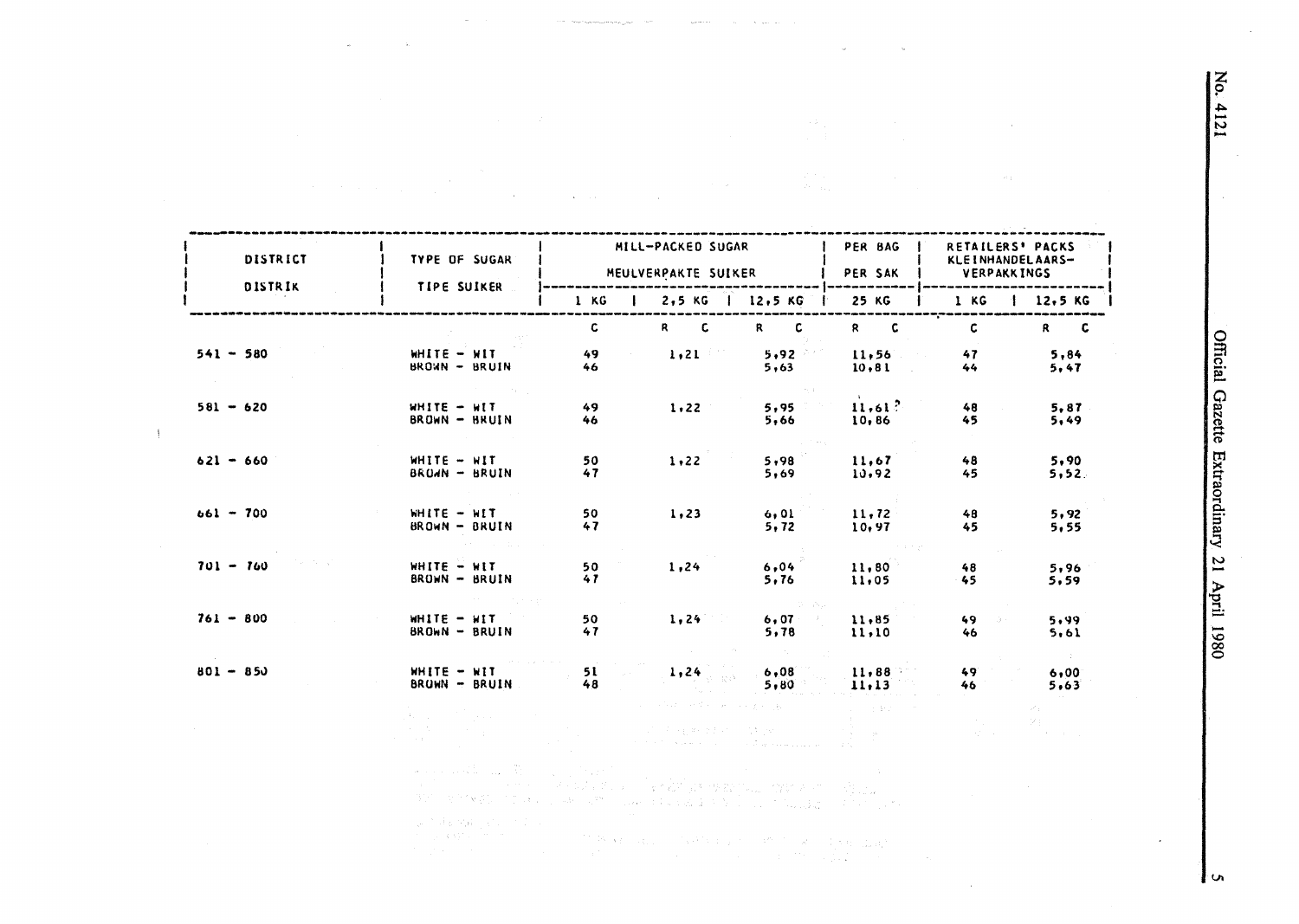| 3. THE FOLLOWING RETAIL PRICES SHALL APPLY AT THE UNDERMENTIONED RAILWAY |
|--------------------------------------------------------------------------|
| STATIONS AND RAILWAY SIDINGS AND WITHIN A RADIUS OF 8 KM OF SUCH         |
| STATIONS AND SIDINGS.                                                    |

DIE VOLGENDE KLEINHANDELSPRYSE IS VAN TOEPASSING TE ONDERGEMELDE SPOORWEGSTASIES - EN SYLYNE EN BINNE 'N AFSTAND VAN 8 KM VANAF SODANIGE STASIES EN SYLYNE.

|                                                                                                             | DISTRICT              | TYPE OF SUGAR                                                |           | MILL-PACKED SUGAR<br>MEULVERPAKTE SUIKER |                        | PER BAG<br>PER SAK |                                      | RETAILERS' PACKS<br>KLEINHANDELAARS-<br>VERPAKKINGS |
|-------------------------------------------------------------------------------------------------------------|-----------------------|--------------------------------------------------------------|-----------|------------------------------------------|------------------------|--------------------|--------------------------------------|-----------------------------------------------------|
| 8 C J                                                                                                       | <b>DISTRIK</b>        | <b>TIPE SUIKER</b><br>$\sim 10^{11}$ km $^{-1}$              | 1 KG      | 2.5 KG   12.5 KG<br>$\mathbf{I}$         |                        | <b>25 KG</b>       | 1 KG                                 | 12,5 KG                                             |
|                                                                                                             |                       | 승선민 에 씨는                                                     | C.        | R <sub>a</sub><br>-C.                    | c<br>R.                | R.<br>-C           | C                                    | R<br><b>C</b>                                       |
| 금주조                                                                                                         | ARIAMSVLEI            | WHITE - WIT<br>BROWN - BRUIN                                 | 53<br>50  | 1.30                                     | 6,34<br>6,05           | 12,36<br>11.62     | 51<br>48                             | 6.24<br>5,87                                        |
|                                                                                                             | <b>ASBOSPAN</b>       | 寝る ふれき しょうようし けおし<br>$WHITE - HIT$<br>BROWN - BRUIN          | 52<br>49  | 1,27                                     | 6, 21<br>5,92          | 12.11<br>11,36     | 50<br>47                             | 6.12<br>5, 74                                       |
| $\phi_{\mathcal{R}}(\mathbf{f}) \sim \mathcal{L}(\mathbf{f}) \mathcal{L}(\mathbf{A} \mathbf{U} \mathbf{S})$ |                       | 経験 中性 しゃしょり おすいし<br>WHITE - WIT<br>BROWN - BRUIN             | 52<br>49  | 1,27                                     | 6, 23<br>5,95          | 12,16<br>11,41     | 50<br>47                             | 6.14<br>5, 77                                       |
|                                                                                                             | <b>AUSNEK</b>         | $WHITE - HIT$<br>BROWN - BRUIN                               | 52<br>49  | 1,27                                     | 6, 23<br>5,95          | 12,16<br>11,41     | 50<br>47                             | 6.14<br>5,77                                        |
| 291 - 4                                                                                                     | AUSWEICHE             | 알 그는 나라<br>$H = 311HH$<br>BROWN - BRUIN                      | 52<br>49  | 1,28                                     | 6,26<br>19 M.H<br>5,97 | 12,21<br>11,46     | 50<br>47                             | 6.17<br>5,79                                        |
| 复格条 网络真实                                                                                                    | <b>BUCHHOLZBRUNN</b>  | 有张石博作<br>WHITE - WIT<br>BROWN - BRUIN                        | 51<br>48  | 1,26                                     | 6,15<br>5,86           | 11,99<br>11,24     | 49<br>op Eng<br>46                   | 6,06<br>5.68                                        |
|                                                                                                             | <b>CHAMIEITES</b>     | HHITE - WIT<br>BROWN - BRUIN                                 | 51<br>48  | 1,25<br>网络爱好好的 医乳房产的                     | 6, 11<br>5.82          | 11,91<br>11,16     | 49.<br>.46<br>うごとしゃ にいげる             | 6,02<br>5,64                                        |
|                                                                                                             | 最ものもめましょう<br>COENBULT | Constant Little group of the<br>WHITE - WIT<br>BROWN - BRUIN | 50<br>47  | 1,24                                     | 6,04<br>5.76           | 11,78<br>11,04     | 作用的工作用药量空气袋<br><b>AZIK 48</b><br>45. | 5,95<br>5,58                                        |
|                                                                                                             | <b>FELDSCHUHHORN</b>  | WHITE - WIT<br>BRUWN - BRUIN                                 | 51<br>48. | 1,24                                     | 6,08<br>5,80           | 11.86<br>11,12     | 49<br>46                             | 5,99<br>5,62                                        |
|                                                                                                             | <b>GARIGANUS</b>      | $H$ HITE - $H$ IT<br>BROWN - BRUIN                           | 50<br>47  | 1,24                                     | 6,04<br>5,76           | 11,78<br>11,04     | 48<br>45                             | 5,95<br>5,58                                        |

 $\rightarrow$ 

Buitengewone Offisiële Koerant 21 April 1980

No. 4121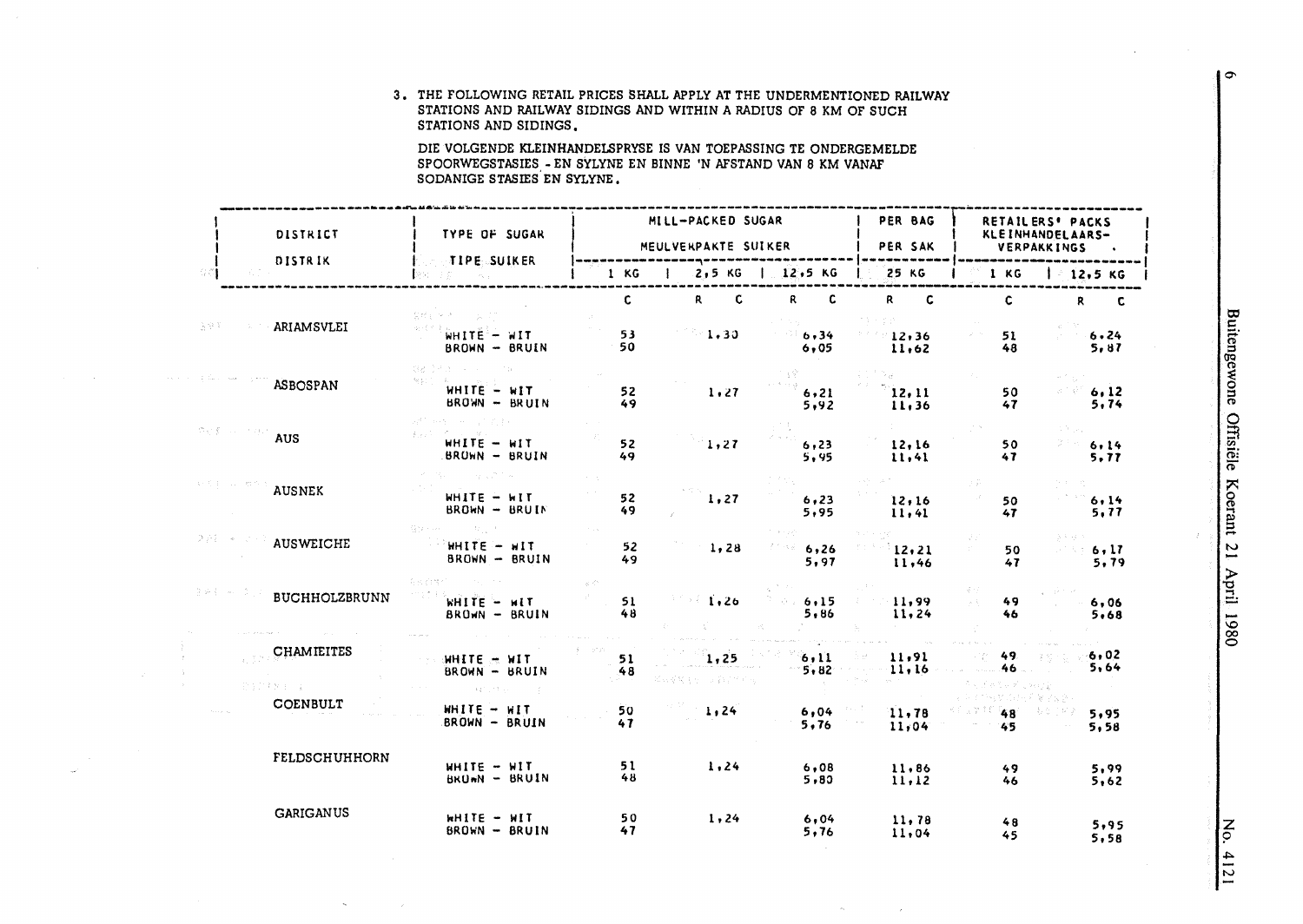| DISTRICT          | <b>TYPE OF SUGAR</b>                       |                                | MILL-PACKED SUGAR<br>MEULVERPAKTE SUIKER |                          | I PER BAG<br><b>PER SAK</b> | <b>RETAILERS" PACKS</b><br>KLEINHANDELAARS-<br><b>VERPAKKINGS</b> |                             |
|-------------------|--------------------------------------------|--------------------------------|------------------------------------------|--------------------------|-----------------------------|-------------------------------------------------------------------|-----------------------------|
| <b>DISTRIK</b>    | <b>TIPE SUIKER</b>                         |                                | 1 KG   2,5 KG   12,5 KG   25 KG          |                          |                             | 1 KG                                                              | 12,5 K                      |
|                   |                                            | $\mathbf{c}$<br><b>College</b> | $P$ C                                    | $R$ $C$                  | $R = C$                     | $\mathsf{C}$ , and                                                | R C                         |
|                   | WHITE - WIT                                | 52                             | 1,29                                     | 6, 29                    | 12,26                       | 50                                                                | 6.19                        |
| <b>GARUB</b>      | BROWN - BRUIN                              | 49                             |                                          | 6,00                     | 11,52                       | 47                                                                | 5,82                        |
|                   |                                            |                                |                                          |                          | 一つ うちの<br>11,86             | 18.187<br>49.                                                     | 5, 99                       |
| GAWACHAB          | WHITE - WIT                                | 51<br>48.                      | 1,24                                     | 6,08<br>5,80             | 11, 12                      | 46                                                                | 5,62                        |
|                   | BROWN - BRUIN                              |                                |                                          |                          |                             | ne Go                                                             |                             |
|                   |                                            |                                |                                          | $\sim 10^{-1}$ .<br>6,19 | 12,07                       | 50                                                                | 6, 10                       |
| <b>GEMSVLAKTE</b> | WHITE - WIT<br><b>BRUWN - BRUIN</b>        | 51<br>4 ⊎                      | 1,27                                     | 5,90                     | 11,32                       | 47.                                                               | 5, 72                       |
| $\mathcal{L}$     |                                            |                                |                                          |                          | a na pop                    |                                                                   |                             |
|                   | WHITE - WIT                                | 51                             | 1,25                                     | 6, 13                    | Download<br>11,95           | 49.                                                               | 6,04                        |
| <b>GOAGEB</b>     | $BRONN - BRUIN$                            | 48                             |                                          | 5,84                     | 11,20                       | 46                                                                | 5,56                        |
|                   |                                            |                                |                                          |                          |                             |                                                                   |                             |
| <b>GOBAS</b>      | $WHITE - HIT$                              | 50                             | 1.24                                     | 6,04                     | 11.78                       | 48                                                                | 5,95                        |
|                   | BROWN - BRUIN                              | 47                             |                                          | 5,76                     | 11,04                       | 45                                                                | 5,58                        |
|                   |                                            |                                |                                          |                          | i i sera<br>na na           |                                                                   |                             |
| <b>GRASPLATZ</b>  | $WHITE - MIT$                              | 53                             | 1,30                                     | 6, 34                    | 12,36                       | 51.<br>48                                                         | 6.24<br>5,87                |
|                   | BROWN - BRUIN                              | 50.                            |                                          | 6,05<br>in all           | 11,62<br>$\sim 20-33.2$     | - 5                                                               | $\omega \sim 25$            |
| an ang P          |                                            |                                |                                          | 6,19                     | 12,07                       | 50                                                                | 6, 10                       |
| <b>GRUNAU</b>     | WHITE - WIT<br><b>BROWN - BRUIN</b>        | 51<br>48                       | 1,27                                     | 5,90                     | 11,32                       | 47                                                                | 5,72                        |
|                   |                                            | 84                             |                                          |                          |                             | $\rightarrow -\frac{1}{2} \frac{1}{\mu}$ .                        | $\sim 10^{11}$ km s $^{-1}$ |
|                   | $WHITE - MIT$                              | 51                             | $\chi^2 = 8 \pi r_2$<br>1,27             | 6,19                     | 12,07                       | 50                                                                | 6, 10                       |
| <b>GUIBES</b>     | BRUWN - BRUIN                              | 48.                            |                                          | 5,90                     | 11,32                       | 47                                                                | 5,72                        |
|                   | A consideration of the con-                |                                |                                          |                          | 计中心型器                       | $\gamma_1$ , at                                                   |                             |
|                   | $WHIFE - WIT$                              | 52                             | 1.29                                     | 6, 31                    | 12, 32                      | $51^{\circ}$                                                      | 6, 22                       |
| <b>HAALENBERG</b> | BROWN - BRUIN                              | 49.                            |                                          | 6,03                     | 11,57                       | 48                                                                | 5,85                        |
|                   | 제도 아프리카 아이 나라 일이다.                         | $\sim 10^{-1}$                 |                                          |                          | 大学の内容                       |                                                                   | 6,19                        |
| <b>HAMAB</b>      | WHITE - WIT                                | 52                             | 1,29                                     | 6,29<br>6,00             | 12,26<br>11,52              | 50<br>47.                                                         | 5,82                        |
|                   | $BROM = BRUIN$<br><b>Contract District</b> | 49.                            |                                          | 一次的                      |                             |                                                                   |                             |
|                   |                                            |                                |                                          | 6.13                     | in a shekara<br>11,95       | 49.                                                               | 6.04                        |
| HOLOOG            | WHITE - WIT<br>BROWN - BRUIN               | 51<br>48                       | 1,25                                     | 5,84                     | 11,20                       | 46                                                                | 5,66                        |
|                   |                                            |                                |                                          |                          |                             |                                                                   |                             |
|                   | $WHITE - WIT$                              | 50                             | 1,24                                     | <b>Carl Light</b>        | $6,04$ 11,78                | 48                                                                | 5,95                        |
| <b>JURGEN</b>     | $BROWN - BRUIN$                            | 47 <sup>o</sup>                |                                          | 5,76                     | 11,04                       | 45                                                                | 5.58                        |
|                   |                                            |                                |                                          |                          |                             |                                                                   |                             |
| <b>KANUS</b>      | $M = 311H$                                 | 52 <sub>2</sub>                | 1,27                                     | 6, 23                    | 12,16                       | 50<br>47                                                          | 6.14<br>5,77                |
|                   | $BROWN - BRUIN$                            | 49.                            |                                          | 5,95                     | 11,41                       |                                                                   |                             |

 $\sim 10^{-1}$ 

No. 4121

Official Gazette Extraordinary 21 April 1980

 $\Delta$ 

د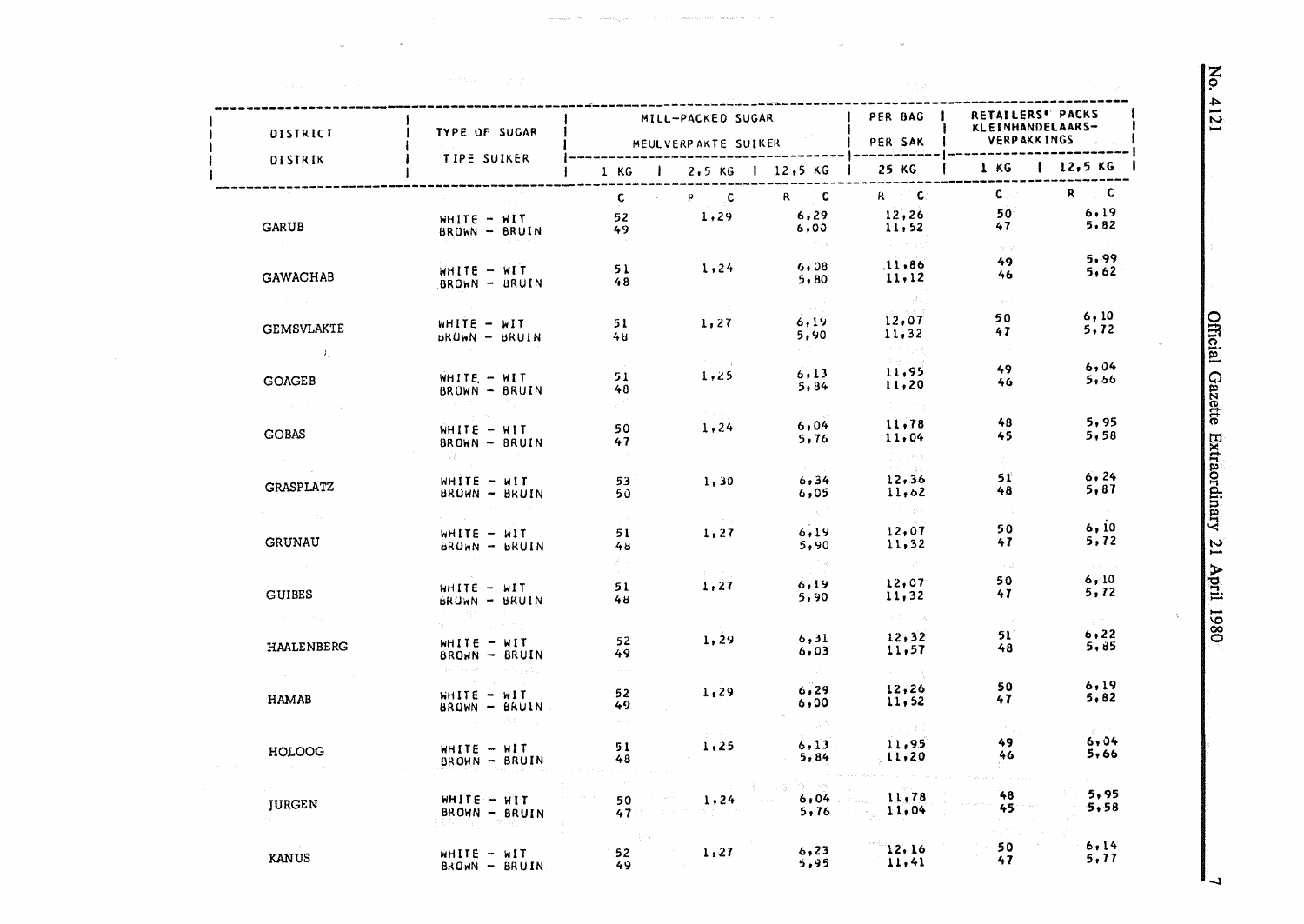| <b>DISTRICT</b>     | TYPE OF SUGAR                           |           | MILL-PACKED SUGAR<br><b>HEULVERPAKTE SUIKER</b> |                              | PER BAG<br><b>PER SAK</b>           | RETAILERS' PACKS<br>KLEINHANDELAARS-<br><b>VERPAKKINGS</b> |                                |
|---------------------|-----------------------------------------|-----------|-------------------------------------------------|------------------------------|-------------------------------------|------------------------------------------------------------|--------------------------------|
| DISTRIK             | <b>TIPE SUIKER</b>                      | 1 KG      |                                                 | 2,5 KG   12,5 KG             | 25 KG                               | 1 KG                                                       | 12,5K                          |
|                     |                                         | c         | $\mathbf c$<br>$\mathbf{R}$                     | R<br>$\overline{\mathbf{c}}$ | $R = 1$                             | c.                                                         | R<br>c                         |
| <b>KARASBURG</b>    | $WHITE - MIT$<br>BROWN - BRUIN          | 52<br>49  | 1,27                                            | 6, 23<br>5,95                | 12,16<br>11,41                      | 50<br>47                                                   | 6,14<br>5,77                   |
| <b>KEETMANSHOOP</b> | $WHITE - MIT$<br>BRUWN - BRUIN          | 49<br>46  | 1, 21                                           | 5,91<br>5,62                 | in a se<br>11,52<br>10,77           | 47<br>44                                                   | 5,82<br>5,45                   |
| KLEIN-KARAS         | $WHITE - WIT$<br>BROWN - BRUIN          | 51<br>48  | 1,26                                            | 6,15<br>5,86                 | anti-se<br>11,99<br>11,24           | 49<br>46                                                   | 6.06<br>5,68                   |
| <b>KOKERBOOM</b>    | WHITE - WIT<br>BROWN - BRUIN            | 52<br>49. | 1,29                                            | 6, 31<br>6,03                | 12, 32<br>11,57                     | 51<br>48                                                   | 6, 22<br>5,85                  |
| KOLMANSKOP          | $WHITE - WIT$<br>BROWN - BRUIN          | 53<br>50  | 1.30                                            | 6, 54<br>6,05                | 12,36<br>11,62                      | 51<br>48                                                   | 6, 24<br>5,87                  |
| <b>KUMS</b>         | WHITE - WIT<br>BROWN - BRUIN            | 53<br>50. | 1,30                                            | 6, 34<br>6,05                | 12,36<br>11,62                      | 51<br>48                                                   | 6, 24<br>5,87                  |
| <b>LUDERITZ</b>     | WHITE - WIT<br>$BROAN - BRUIN$          | 53<br>50  | 1,30                                            | 6, 36<br>6,08                | <b>Service</b><br>12,41<br>11,67    | 51<br>48                                                   | 6, 27<br>5,90                  |
| <b>NAKOP</b>        | $H\Pi$ $\vdash$ $H\Pi$<br>BRUWN - BRUIN | 53<br>50  | 1,30                                            | 6,36<br>6,08                 | 经一个时间<br>12,41<br>11,67<br>ਨਾ ਸਾਹਿਬ | 51.<br>48                                                  | 6,27<br>5,93                   |
| NUWEFONTEIN         | WHITE - WIT<br>BRUWN - BRUIN            | 52<br>49  | 1, 26                                           | 6,26<br>5,97                 | 12, 21<br>11,46                     | 하는<br>50<br>47                                             | 6, 17<br>5,79                  |
| <b>ROTKOP</b>       | WHITE - WIT<br>BROWN - BRUIN            | 53<br>50  | 1,30                                            | 6, 34<br>6,05                | 12,36<br>11,62                      | すごう<br>51<br>48                                            | 6.24<br>5, 87                  |
| SANDVERHAAR         | WHITE - WIT<br>BROWN - BRUIN            | 51<br>48  | 1,25                                            | 6, 11<br>5,82                | 11,91<br>11.16                      | r de<br>49<br>46                                           | $\sim 10^{11}$<br>6.02<br>5,64 |
| SATCO               | WHITE - WIT<br>$BROWN - BRUIN$          | 52<br>49  | 1, 27                                           | $\sim 200$<br>6, 23<br>5,95  | 12, 16<br>11,41                     | 50<br>47                                                   | 6,14<br>5, 77                  |
| SCHAKALSKUPPE       | WHITE - WIT<br>BROWN - BRUIN            | 52<br>49  | $\sim 0.1$<br>1, 27                             | 6, 21<br>5,92                | province and<br>12, 11<br>11,36     | 50<br>47                                                   | 6.12<br>5, 74                  |

 $\omega_{\rm{e}}$ 

 $\mathcal{A}$ 

 $\langle \hat{a}_k \rangle$ 

 $\langle \rangle_{\mathcal{A}}$ 

No. 4121

 $\bullet$ 

 $\mathcal{A}^{\pm}$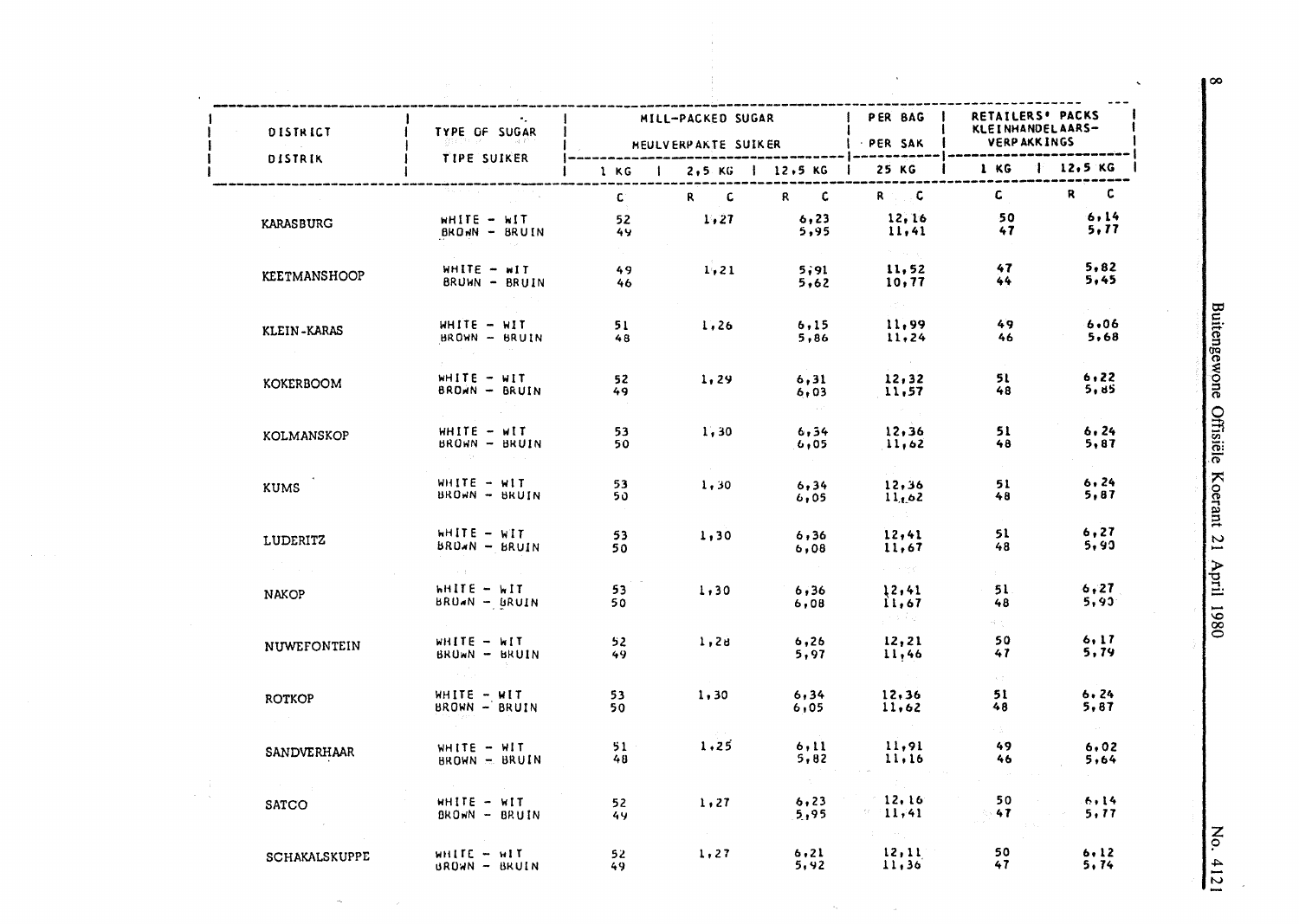| <b>DISTRICT</b><br>DISTRIK | TYPE OF SUGAR<br><b>TIPE SUIKER</b>                      |          | MILL-PACKED SUGAR<br>MEULVERPAKTE SUIKER |                                | PER BAG<br>PER SAK | <b>RETAILERS' PACKS</b><br>KLEINHANDELAARS-<br><b>VERPAKKINGS</b> |               |  |
|----------------------------|----------------------------------------------------------|----------|------------------------------------------|--------------------------------|--------------------|-------------------------------------------------------------------|---------------|--|
|                            |                                                          | 1 KG     | $2.5$ KG<br>$\mathbf{I}$                 | 12,5 KG                        | 25 KG              | 1 KG                                                              | $12,5$ KG     |  |
|                            |                                                          | C        | $R_{\perp}$<br>$\overline{\mathbf{C}}$   | $\mathbf{R}$<br>$\overline{c}$ | $R$ $C$            | C                                                                 | R<br>- C      |  |
| <b>SEEHEIM</b>             | $WHITE - HIT$<br>BROWN - BRUIN                           | 50<br>47 | 1,24                                     | 6.07<br>5,78                   | 11,83<br>11,08     | 49<br>46                                                          | 5,98<br>5,60  |  |
| <b>SIMPLON</b>             | WHITE - WIT<br>BROWN - BRUIN                             | 51<br>48 | 1,25                                     | 6,11<br>5.82                   | 11,91<br>11,16     | 49<br>46                                                          | 6,02<br>5,64  |  |
| <b>SIGNALBERG</b>          | $H$ $H$ $H$ $F$ $F$ $F$ $F$ $F$ $F$ $F$<br>BROWN - PRUIN | 51<br>48 | 1,26                                     | 6.17<br>5,88                   | 12,03<br>11,29     | 49<br>46                                                          | 6,08<br>5, 71 |  |
| <b>TSAUKAIB</b>            | $WHITE - HIT$<br>BROWN - BRUIN                           | 52<br>49 | 1,29                                     | 6, 31<br>6,03                  | 12.32<br>11,57     | 51<br>48                                                          | 6, 22<br>5,85 |  |
| <b>TSAWISIS</b>            | WHITE - WIT<br>$BROHN - BRUIN$                           | 50<br>47 | 1,24                                     | 6,04<br>5,76                   | 11.78<br>11.04     | 48<br>45                                                          | 5,95<br>5,58  |  |
| WASSER                     | WHITE - WIT<br>BRUWN - BRUIN                             | 50<br>47 | 1.24                                     | 6,07<br>5,78                   | 11,83<br>11,08     | 49<br>46                                                          | 5.98<br>5,60  |  |
| <b>WOLPLAAS</b>            | WHITE $-$ WIT<br>BRUWN - BRUIN                           | 52<br>49 | 1,28                                     | 6.26<br>5,97                   | 12,21<br>11,46     | 50<br>47                                                          | 6.17<br>5,79  |  |

 $\bar{\omega}$ 

 $\mathcal{L}$ 

 $\bar{z}$ 

 $\mathcal{A}$